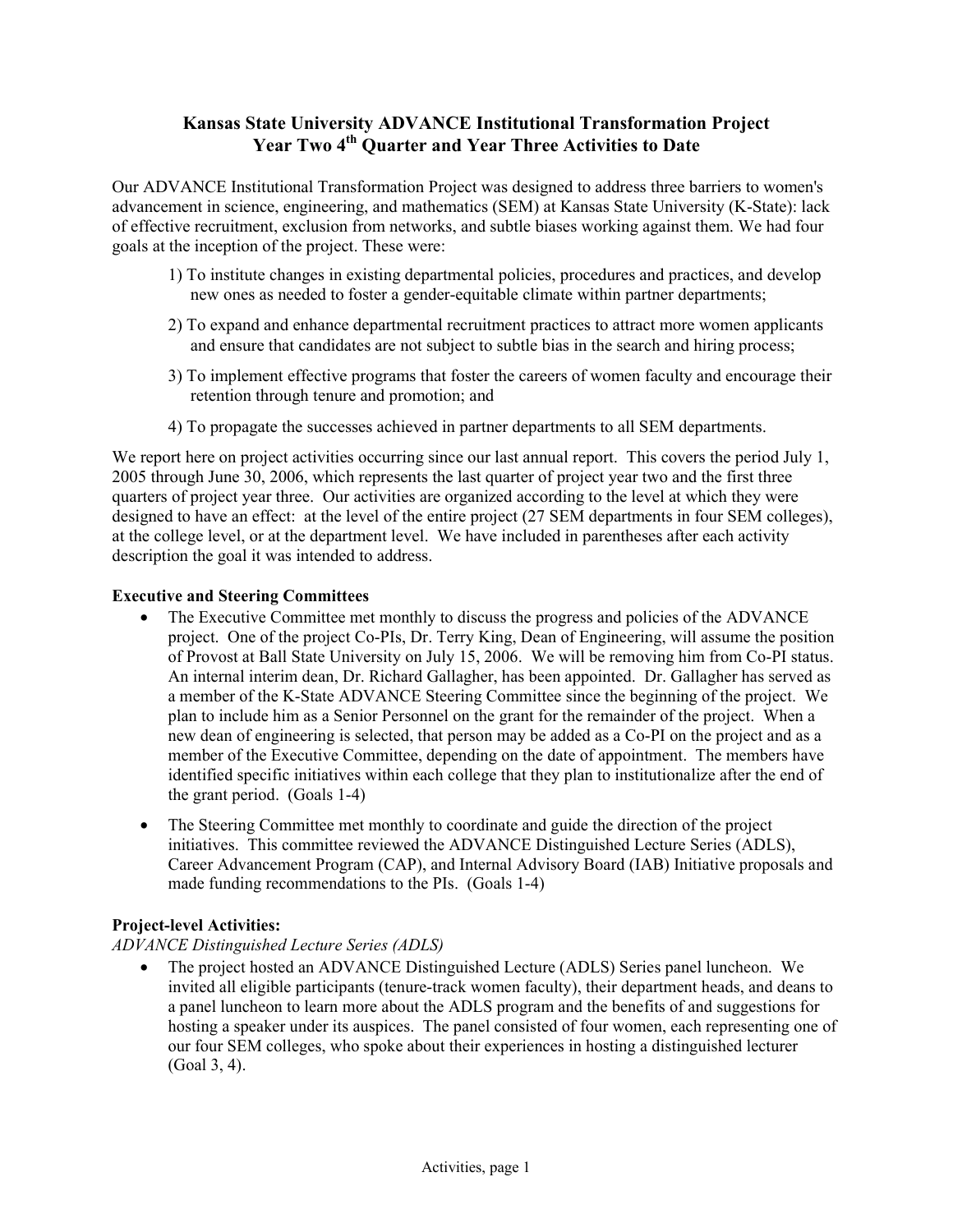- Compiled ADVANCE Distinguished Lecture Series (ADLS) tips for success. We are creating a brochure on incorporating these tips and the brochure will be made available to all new prospective hosts at the start of the Fall 2006 semester. (Goal 4)
- Calls for proposals were issued for the ADLS in Fall 2005 and in Spring 2006. We also have issued another call with applications due in September 2006. The outcomes of seminars that have occurred to date are reported in the Findings section. (Goal 3)

## *Career Advancement Program (CAP)*

• One call for proposals for the Career Advancement Program (CAP) for tenured women faculty members in SEM departments was issued. Seven awards have been made. (Goal 3)

## *Equity Action Workshop*

• An Equity Action Workshop on Faculty Leave Policies was conducted in September 2005. It was facilitated by PIs Dyer and Montelone and featured a presentation by Mr. Gary Leitnaker, Assistant Vice President of the K-State Division of Human Resources on current K-State leave policies. Following the workshop, we conducted a survey of all SEM faculty members and SEM department heads on their perceptions of issues related to faculty leave. (Goals 1, 3, 4)

## *Academic Career Exploration (ACE)*

• PIs Montelone and Dyer continued discussions with the Women in Engineering and Science Program (WESP) Director, Dr. Kimberly Douglas, in regard to the implementation of the Academic Career Exploration (ACE) Program. This program was designed to acquaint women SEM students of color with academic career options. However, first-year and sophomore women students of color are primarily concerned about ensuring their academic success and postbaccalaureate planning is not a paramount goal. Thus, the Executive and Steering Committees decided this initiative would not be effective as originally designed. Since our ADVANCE proposal was written, other programs have been created that have similar goals to ACE. These include the Graduate School-sponsored Consortium of Undergraduate Research Experiences and WESP Distinguished Lecture Series Luncheons. We feel that these programs, while not uniquely targeting SEM women students of color, will fill the niche that was intended for the ACE initiative. Since the leadership of these programs overlaps with that of our ADVANCE project, we feel certain that the needs of the ACE target audience will be met, and we do not plan to further pursue this initiative. (Goal 2)

### *Special Assistant to the Provost*

• Continued the Special Assistant to the Provost position to provide a semester-long central administrative experience for faculty members. Six individuals have been selected for this position to date, two white females, one African-American female, one Asian male, and two white males. The terms of appointment have been for Spring, Summer, and Fall 2005, Spring and Fall 2006, and Spring 2007. Funding for this position is provided through grant indirect cost return. (Goal 3)

### *Websites*

- The guidelines, reporting forms, upcoming events, and resources for all K-State ADVANCE initiatives were maintained on the K-State ADVANCE website. (Goals 1-4)
- The Work/Life website created by ADVANCE was advertised to all SEM faculty and staff. (www.ksu.edu/worklife) (Goals 2-3)
- The ADVANCE office staff has started the planning for a "Women Leaders at K-State" website, which will highlight the careers and biographies of women faculty, staff and administrators on campus. (Goals 1,4)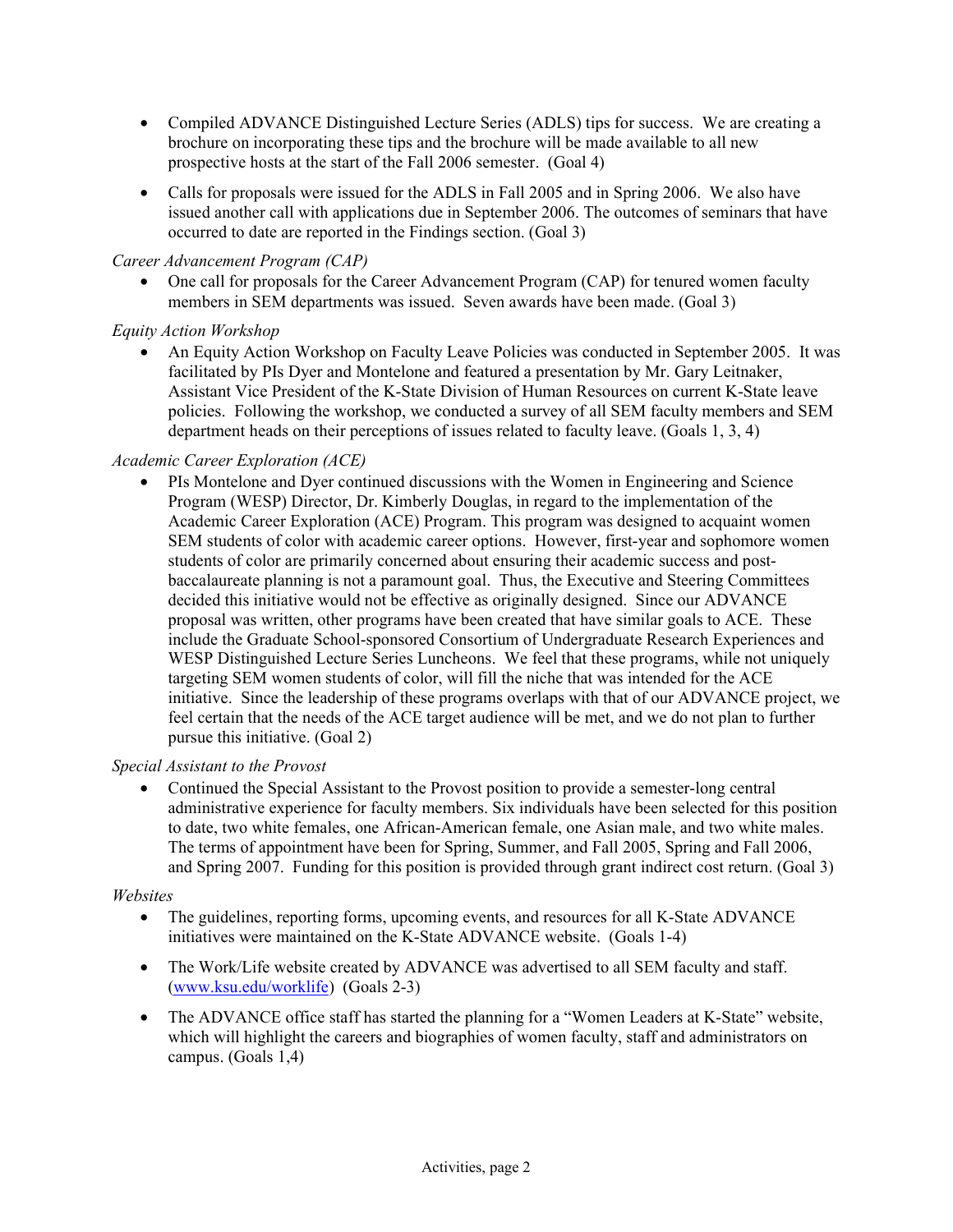### *Campus Visits*

- Hosted Dr. Judith Burstyn, Professor of Chemistry, University of Wisconsin-Madison, in January 2006. She led a workshop for deans and department heads entitled "Resources for Inclusive Teaching". The Steering Committee attended the workshop and an evening dinner with Dr. Burstyn. (Goal 3)
- Hosted Dr. Rita Colwell at a lunch with the Steering Committee in Fall 2005, as part of her visit to campus to deliver a Provost's Lecture Series presentation. (Goal 3)
- Prepared for a visit to our campus by Dr. Abigail Stewart, University of Michigan ADVANCE PI, to make a presentation on the STRIDE recruiting program and meet with selected small groups of faculty and administrators. The event had to be cancelled due to a family illness. (Goals 1,2,4)

## *Other Activities*

• National award information and resources are being collected to assist and encourage faculty and department heads in nominating and promoting K-State women and men faculty for appropriate awards and recognition. (Goals 1,3,4)

## **College-level Activities:**

All four participating colleges continued to conduct specific programs to benefit or enhance the number of SEM women faculty in their colleges.

- Agriculture sponsored a third round of Professional Development Awards. In this reporting period, 12 of these awards (ca. \$2000 each) were made for travel, visits to collaborators, and conference attendance. (Goal 3)
- Arts & Sciences made a third round of awards through the Career Enhancement Opportunities Program, and made 12 awards (ca. \$1000 each) during this reporting period. (Goal 3)
- Engineering conducted two programs; one focused on recruitment and the other on retention and professional advancement.
	- o Recruiting to Expand Applicant Pools (REAP) supports department heads and/or senior faculty on recruiting trips to sites likely to have large numbers of eligible women faculty candidates. No departments received REAP funding during this reporting period. (Goal 2)
	- o The Research Enhancement Visits (REV) program provided travel funds to tenure-track women faculty members to allow them to visit national laboratories or travel to collaborate with colleagues elsewhere. In this reporting period, six awards were made to four faculty members. (Goal 3)
- Veterinary Medicine used its funding to continue to support the group mentoring program, Parallel Paths. The two established groups increased their membership from 9-10 faculty members to 11- 14 faculty members each. Each group is composed of tenure-track and tenured men and women faculty members. Each group met monthly over dinner and discussed issues pertaining to career advancement. Group members also were eligible for small professional development grants. They continued their professional development seminar series and made four teaching awards in the college. Parallel Paths participants also created individual Career MAPS during their mentoring group meetings. (Goal 3)
- The College of Engineering used some of their college funds to support the attendance of two department heads at the University of Washington ADVANCE Leadership Workshop in July 2005.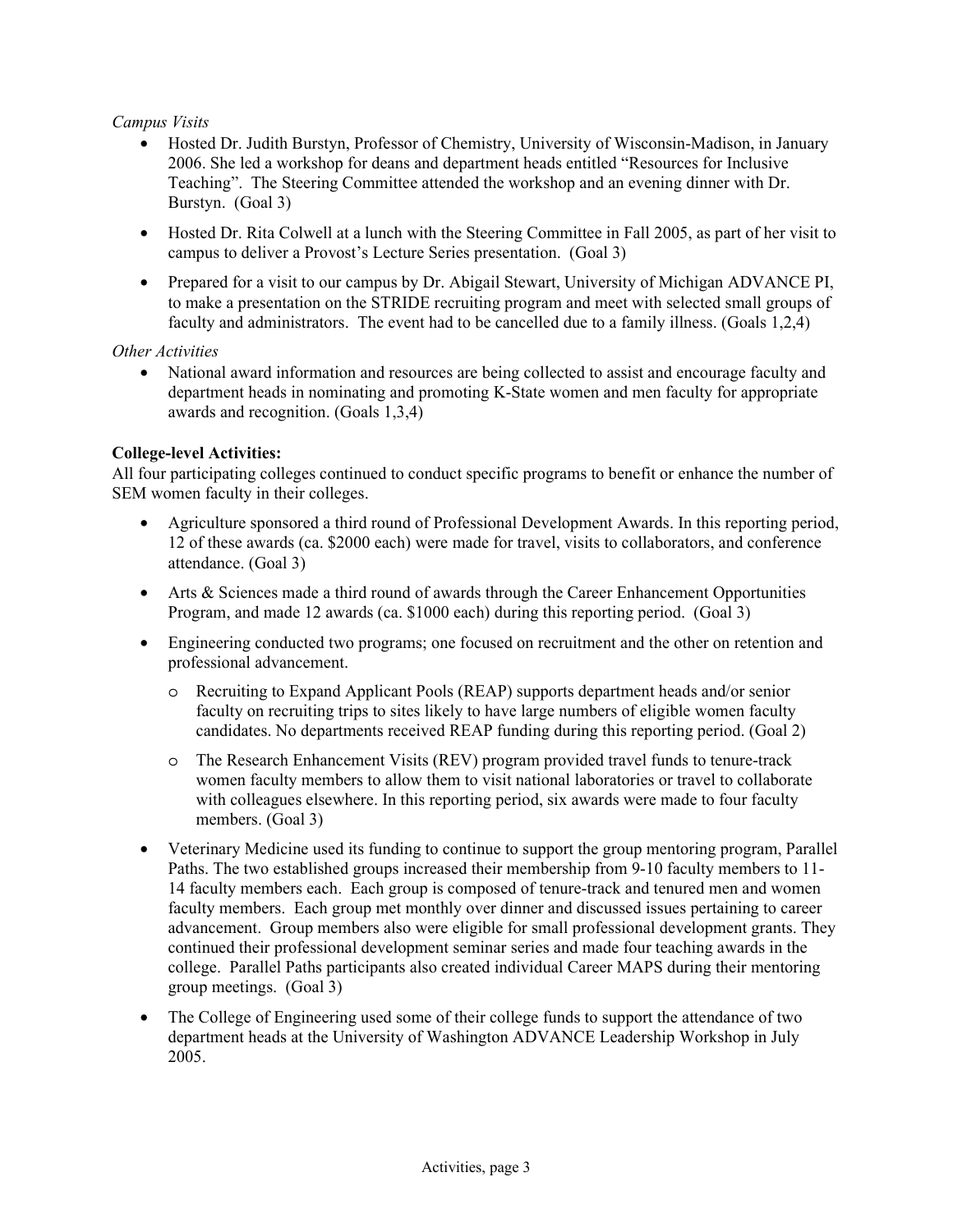### **Department-level Activities:**

- Partner departments prepared examples of faculty leave situations and participated in a faculty leave workshop in September 2005. (Goals 1, 3, 4)
- Partner departments received copies of their final website evaluations as prepared by Dr. Cynthia Burack, and they revised their websites according to the evaluation and Executive Committee recommendations. (Goals 1, 2)
- A joint Steering Committee/Partner Department Head meeting was held in April 2006. The partner departments summarized the progress they made on the ADVANCE project initiatives over the first project year and discussed goals for years 3 and 4. One new partner department head joined the project, in Fall 2005. (Goal 1)
- Two Internal Advisory Board meetings were held.
	- o In October 2005, the PIs gave an overview of the ADVANCE program so they can encourage and foster wider participation of eligible faculty within their own departments and provided information on the new IAB funding initiative so IAB members can implement ADVANCE initiatives within their departments.
	- o In April 2006, the PIs gave a status report of the ADVANCE progress to date as well as an update on the new IAB initiatives. (Goal 4).
- Round One IAB initiatives are listed below. The Round Two request for proposals has been issued, and applications are due July 15, 2006.
	- o The Department of Clinical Sciences is providing funding for tenure-track faculty members to pursue professional development activities that will help them achieve career milestones, such as tenure and promotion. This program will help institutionalize the Career MAPS initiative. The Department of Diagnostic Medicine and Pathobiology is a mentor for this project. (Goals 1,3,4)
	- o The Department of Chemistry will host a visit by the University of Michigan CRLT Players. The presentation, "The Faculty Meeting" will highlight the faculty search and hiring process. All SEM departments will be encouraged to attend the performance. (Goals 1,4)
	- o The Department of Electrical & Computer Engineering is using Dr. Cynthia Burack's rubric to internally review the department website. The department head is working with junior faculty members to prepare Career MAPS. The department also is sponsoring an on-campus workshop "How to select the ideal graduate school" for potential graduate students. Selected faculty members will provide technical presentations and tours of the facilities. In addition, faculty members will travel to one or two universities with large numbers of women students to recruit students for the workshop. The Department of Chemical Engineering is a mentor for this project. (Goals 1-4)
	- o The Department of Industrial & Manufacturing Systems Engineering is hosting a series of visits by alumnae who have or are pursuing a Ph.D. These women will share their perspectives and experiences with IMSE undergraduates, graduate students, and faculty members. The goal is to encourage more women students to consider pursuing graduate programs and academic careers. In addition, the department website is being updated to be more welcoming to women students and faculty members. The Department of Chemical Engineering is a mentor for this project. (Goals 1,2,4)
	- o The Department of Mathematics is hosting a series of one-week visits by prominent women mathematicians. During their stay at K-State, these women are participating in the department's colloquium series, meeting with faculty and graduate students, and discussing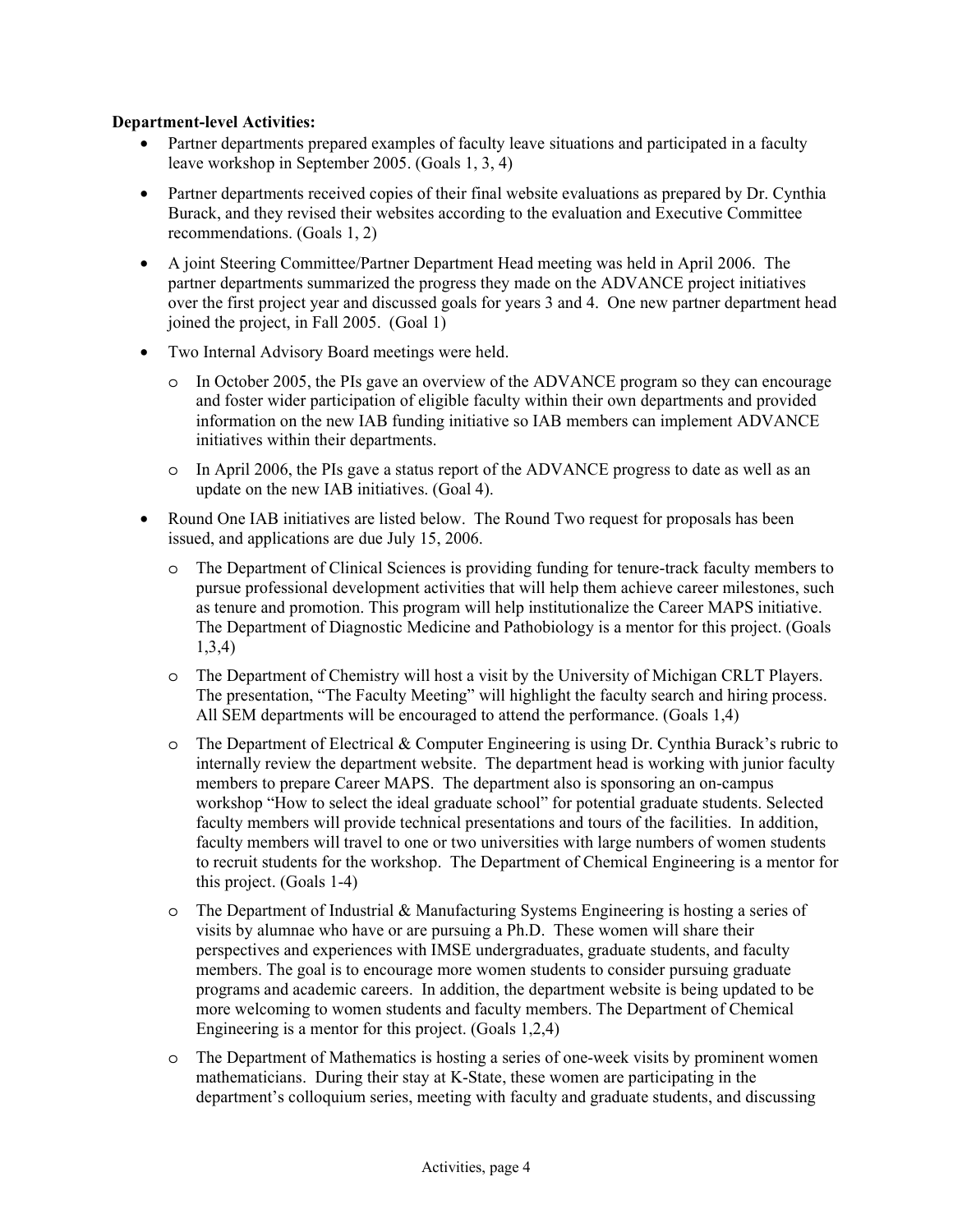particular research topics with women faculty. The anticipated outcomes for the visits include improving the climate for women within the department, advancing the reputation of the department outside of the university, and facilitating the hiring of more women mathematicians. The Department of Geology is a mentor for this project. (Goals 2,3,4)

- o The Department of Physics is planning a one-day workshop to build collaborations among men and women faculty in science and engineering. The workshop will begin with three lectures by female members of the National Academy of Sciences. In addition, nine senior women scientists and engineers from the Midwest who have worked to improve the climate for women faculty in the sciences and engineering will discuss obstacles to rapid career advancement of women faculty and best practices to overcome those issues. The department hopes to institutionalize the effort by encouraging annual workshops on this topic in the Midwest region. The Department of Physics is also conducting a review and revision of their website. Mentors for this project include the Departments of Biology, Chemical Engineering, and Women's Studies. (Goals 3,4)
- Project Coordinator Wood met with each new SEM department head and provided them with information about the ADVANCE program and its initiatives. (Goal 4)

## **Indicator Data:**

- PIs Montelone and Dyer met periodically with staff members from the K-State Office of Planning and Analysis to discuss data collection for the majority of the 12 NSF Indicators for year three of the grant period and for 1997, which we are using as an historical benchmark year. (Goals 1-3 and the NSF Indicator data collection process)
- Project Coordinator Wood compiled information from departments on start-up packages, administrative positions, endowed/named chairs, and promotion and tenure committees (NSF Indicator). (Goals 1-3 and the NSF Indicator data collection process)

### **Assessment:**

• PIs Montelone and Dyer and Project Coordinator Wood met with staff members of the Office of Educational Innovation and Evaluation (OEIE) periodically to discuss evaluation methods and procedures. (Assessment)

Assessment activities performed by OEIE in Year 3:

- o Developed, implemented, and summarized post-surveys for the Equity Action Workshop on Faculty Leave Policies
- o Conducted and reported on a focus group for Parallel Paths (Purrfect PRIDE)
- o Documented the ADLS Luncheon
- o Developed, implemented, and analyzed results of survey on the perceptions and applications of K-State leave policies in SEM departments
- o Conducted four focus groups to gather feedback regarding partner department website revisions and reported analysis of outcomes
- o Conducted interviews with ADLS awardees
- o Completed Year 3 Indicator Data report

Year 4 planned activities:

- o Conduct interviews with new ADLS awardees and follow-up interviews with past awardees
- o Survey ADLS Speakers on their perceptions of the ADLS Program and their experiences
- o Conduct a short survey to assess the impact of Parallel Paths on PRIDE participants and other faculty in the CVM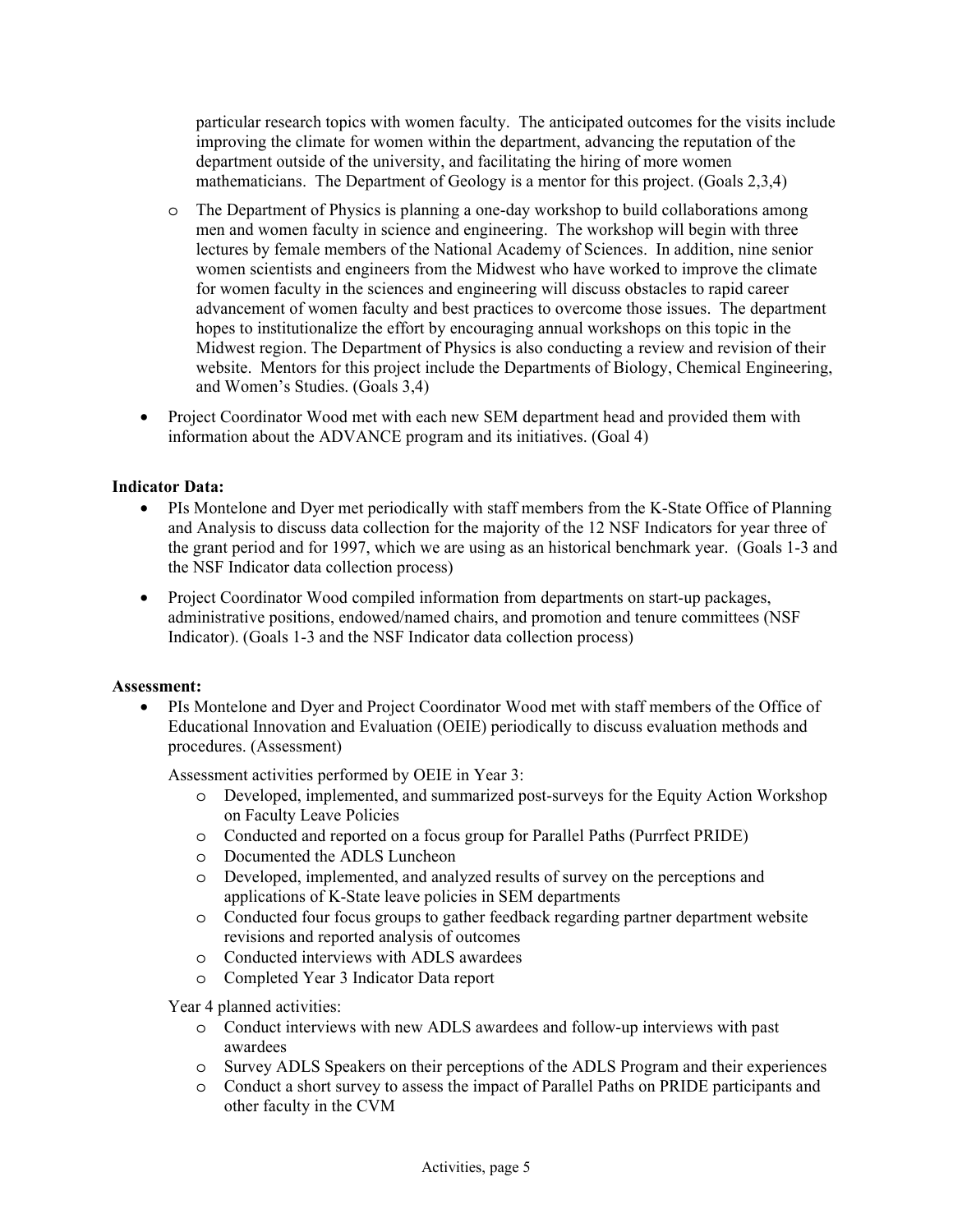- o Develop, implement, and analyze a climate survey
- o Analyze content of and compare original and revised partner department policy manuals regarding promotion and tenure for elimination of any gender bias
- Project Coordinator Wood began preparing for the Year 3 NSF site visit. She scheduled meetings with all ADVANCE partners, made logistical arrangements, and created a financial report. The PIs created a six-page summary report for the site team visit. (Assessment)
- Project Coordinator Wood is currently compiling climate surveys from other ADVANCE institutions. We plan to incorporate questions from these models into a previously used campuswide climate survey and administer the survey in Fall 2006. (Assessment)

## **Dissemination Activities:**

- PIs Montelone and Dyer presented a session at the American Council on Education "Educating All of One Nation" Conference in October 2005; displayed an ADVANCE poster at the National Academies Convocation in December 2005, submitted a chapter for the *Learning from ADVANCE* book, made two oral presentations and displayed a poster at the May 2006 ADVANCE PIs meeting, and made two presentations on the REAP and website redesign initiatives at the WEPAN conference in June 2006. Evaluator Conner made a presentation on using evaluation data at the May 2006 ADVANCE PIs meeting. (Dissemination).
- PIs Dyer and Montelone and OEIE staff member Conner attended the ADVANCE PI Meeting in Arlington, VA in May 2006. Dyer and Montelone presented Working with Department Chairs, Dyer presented on Hiring Practices, specifically showcasing the Recruiting to Expand Applicant Pools (REAP) initiative, Montelone presented on Building Alliances on Campus, and Conner presented on Evaluation, specifically the website revision project. We created and brought an ADVANCE poster summarizing evaluation-proven practices from our campus. (Dissemination)
- Project Coordinator Wood created and distributed an electronic ADVANCE informational newsletter to all SEM faculty and staff. The letter highlighted the new K-State work/life website, the new IAB Departmental Awards, upcoming professional development opportunities, current news articles and tutorials, and other resources on Women in Science, Mathematics, and Engineering. She also created an ADVANCE poster that has been displayed for a week at approximately half of the SEM department and college offices this year. (Goal 4)
- An ADVANCE recognition ceremony is being planned for Fall 2006. (Goal 4)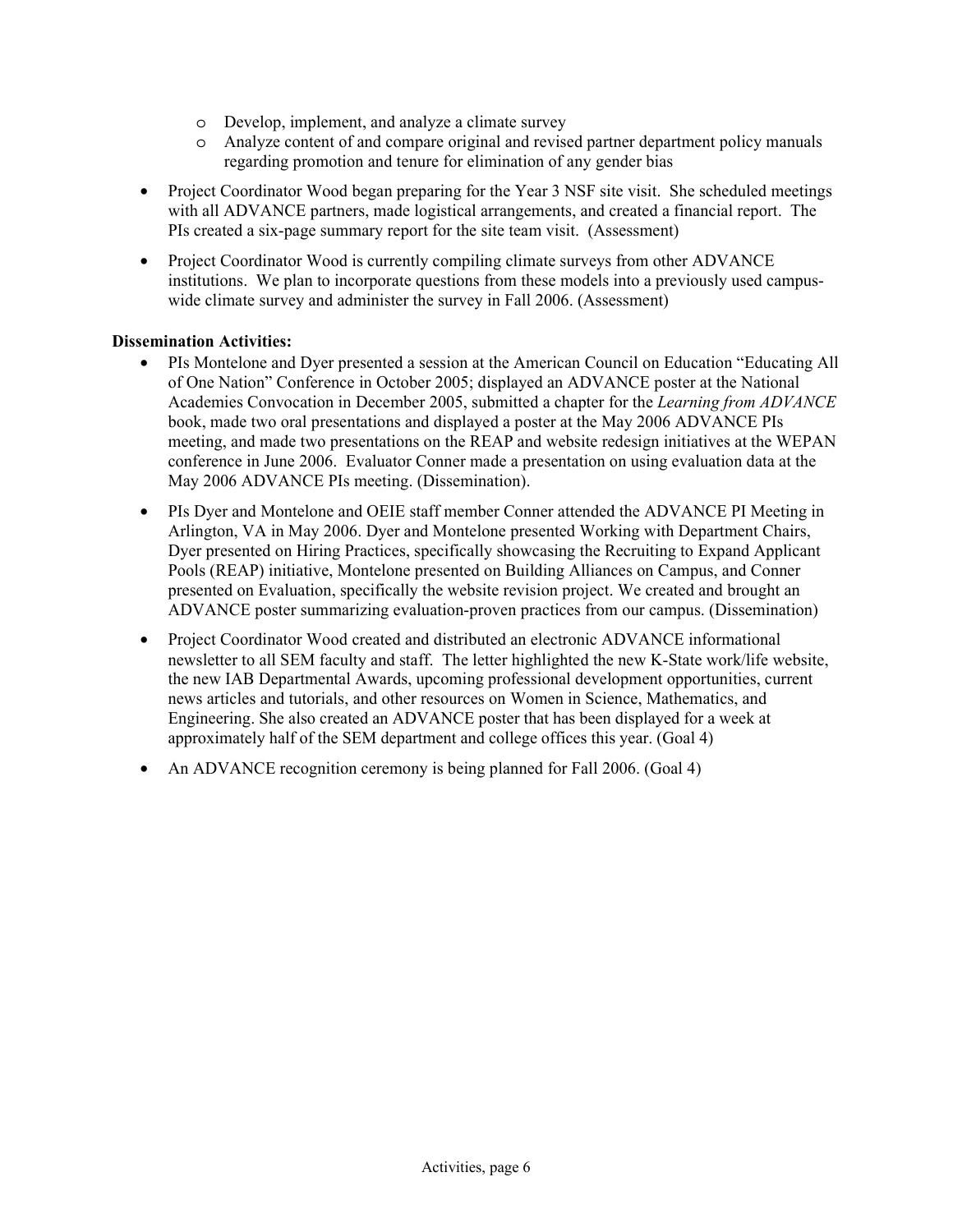## **Kansas State University ADVANCE Institutional Transformation Project**  Year Two 4<sup>th</sup> Quarter and Year Three Findings Report

We report here the findings available to date from our project activities. The activities on which we are reporting may have taken place in the current or previous reporting years; however, the findings were obtained during the current reporting period. We include information on recruiting success of women faculty and administrators, outcomes of the ADVANCE Distinguished Lecture Series, reports from recipients of the Career Advancement Program awards, survey results from our Equity Action Workshop on Faculty Leaves, outcomes of the four College programs, results of our website revision effort, expansion of the Career MAPS initiative, dissemination activities, and the status of plans for institutionalization of components of the project.

## **Recruitment of SEM Women into Faculty and Administrative Ranks**

Our ADVANCE program has illuminated many of the issues facing women faculty in SEM disciplines, and in response, a number of our deans and department heads have become very strong advocates for increasing the representation of women and have provided exceptional leadership in the recruitment, retention, and advancement of women within their units.

We are pleased to report in Project Year Three the following successes in recruiting, promoting, and advancing SEM women:

- Twelve women faculty members hired in nine SEM departments in the last year; ten are tenuretrack positions and two are clinical track positions
- Two women in non-tenure-track positions had their appointments converted to tenure-track
- One of the tenure-track women faculty members hired has a spouse who was hired into the same department in a tenure-track position
- Four women tenured and promoted to associate professor in four SEM departments. Three of these departments had no tenured women prior to this year
- Two women promoted to full professor in SEM departments. One department had no women full professors at the time of this latest promotion
- One woman hired as the interim department head in an SEM department
- One woman hired as the Associate Dean in the College of Veterinary Medicine
- One woman elected as an Association for Women in Science Fellow

All six of the women who were tenured and promoted have participated in K-State ADVANCE initiatives, including the ADVANCE Distinguished Lecture Series, the Career Advancement Program, Career Enhancement Opportunities, Parallel Paths, Professional Development Program, and Research Enhancement Visits.

Since the beginning of the K-State ADVANCE program the percentage of women in full-time tenure line faculty positions has increased from 13.5% in Fall 2003 to 14.2% in Fall 2005. The percentage of women SEM faculty members who are full professors has increased from 4.7% in Fall 2003 to 7.3% in Fall 2005. The number of women SEM faculty members who are in administrative positions has increased from 6 in Fall 2003 to 11 in Fall 2005.

We have included a faculty flux chart retrospective to our benchmark year of 1997 which tracks the movement of women faculty into and out of our 27 SEM departments. We think it highlights our recent successes at both recruiting and retaining women in SEM departments. This chart is shown at the top of the next page.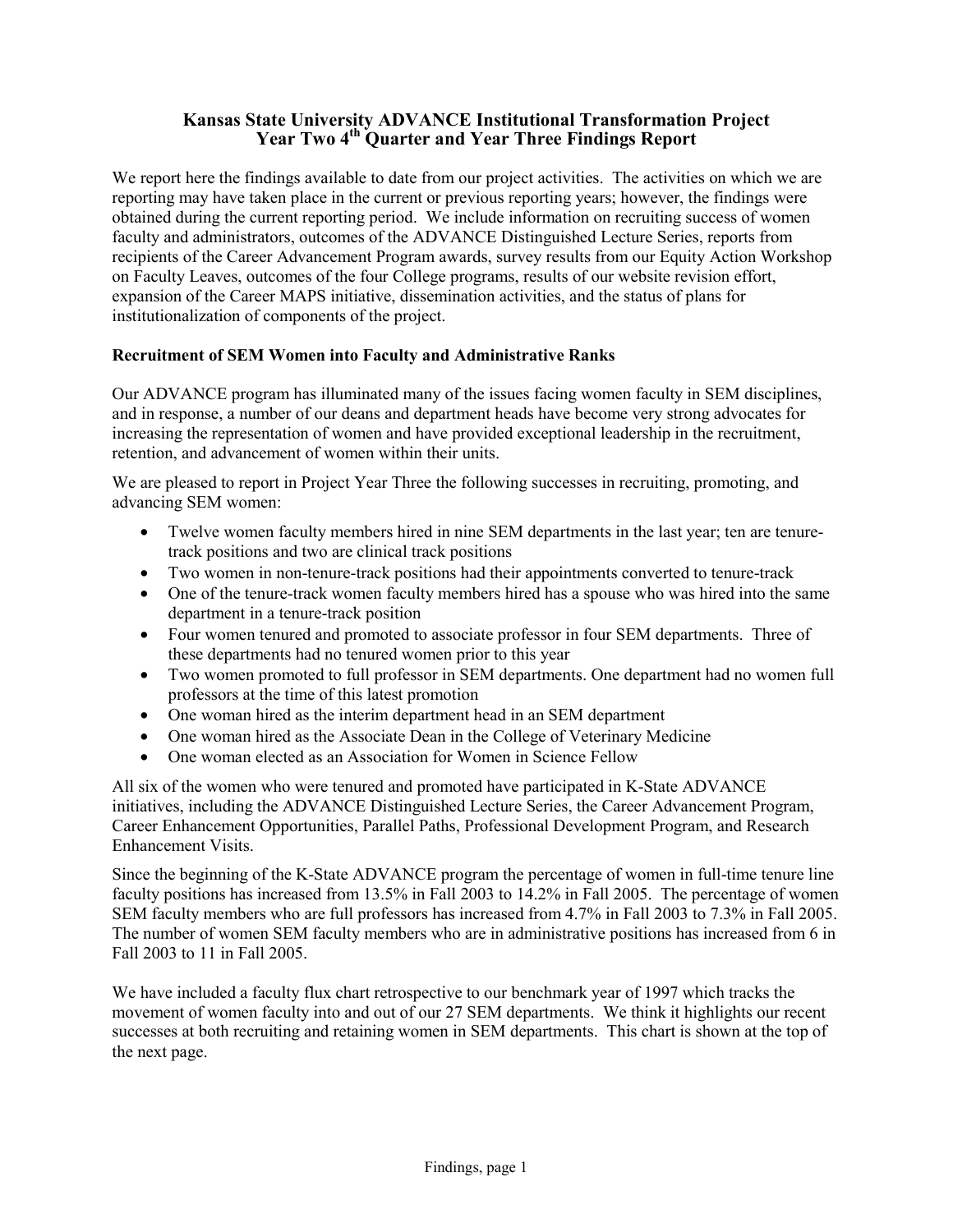Full-Time Tenure-Line Women SEM Faculty 1997-2005



## **Project-level Activities**

# *ADVANCE Distinguished Lecture Series*

We have received a total of forty-two applications to date to host speakers, all of which have been approved. In the first year of the program, there were 23 eligible women faculty members in 15 of the 27 SEM departments. Fourteen women (61%) from ten departments submitted applications. This group consisted of two faculty members of Asian origin, two Hispanics, and the rest White. In the second year of the program, there were 24 eligible women faculty in 12 SEM departments, of whom thirteen (54%) have submitted applications. These applicants represented ten SEM departments; three are Asian, two are Hispanic, and the rest are White.

In the third year of the program, there were 35 eligible women faculty members in 19 SEM departments, of whom 15 (43%) have submitted applications. These applicants represented eleven SEM departments. The awardees included three Hispanic, three Asian and nine White women. Of the year three awardees, nine were women hired into tenure-track positions and thus eligible for the first time; there were twelve such women eligible. We are very excited with this result, which suggests that newly hired women are being encouraged to participate in this program by their department heads, associate deans, deans and female colleagues, some of whom are previous awardees of this program.

During November 2005, we hosted a luncheon and panel presentation for all SEM women faculty eligible for this program. We invited department heads and deans to attend with their eligible faculty members. Four of our previous awardees participated as panel members and shared their experiences with hosting speakers as part of this program. They addressed many of the details involved in arranging the visits and provided advice about choosing a speaker, issuing the invitation, making arrangements for the visit, developing the itinerary, scheduling activities during the visit, and interactions after the visit. Panelists were extremely positive when discussing their experiences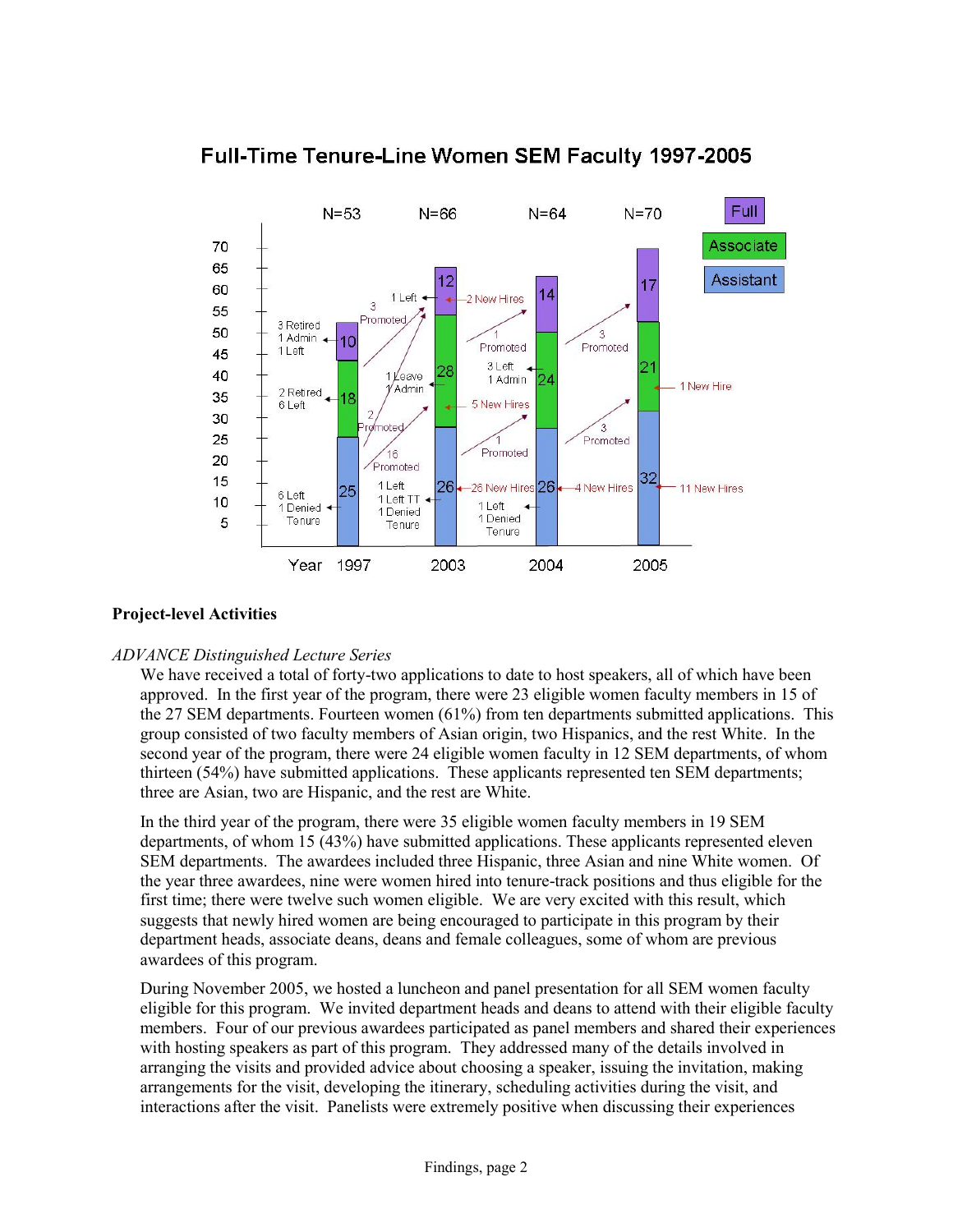hosting an ADLS speaker and were appreciative of the opportunity the ADVANCE grant had provided to them to host a speaker. Panelists shared what they had learned from the speakers, the benefits from the speaker's visit, and the collaboration that has occurred between themselves and the speakers. Finally, panelists reported that few challenges were encountered as they planned and hosted a speaker. A question and answer period followed the panelists' comments.

The ADLS program has fostered synergistic interactions among the ADVANCE project and other university lecture series. Since the beginning of our project, these interactions have included the following: 1) an ADVANCE Distinguished Lecturer was part of the Provost's Lecture Series; 2) the Provost provided financial support for other university-wide speakers hosted by ADVANCE; 3) the Johnson Center for Basic Cancer Research and the Department of Chemistry have co-hosted with ADLS the presentations by two leading women scientists invited to speak on our campus. The two lecturers co-hosted in the reporting period with other organizations were Dr. Judith Burstyn, cohosted with the Department of Chemistry, and Dr. Rita Colwell, co-hosted by the Provost. We expect this type of collaboration to expand to other campus lecture series.

We will be seeking financial support from individual donors and corporations to sustain this program in its present form for SEM junior women faculty members beyond the NSF grant period. However, it is our goal to encourage each SEM department to adopt this lecture series model as a part of the culture of the unit in promoting the success of all junior faculty members. We recognize that departmental resources may not be sufficient to allow each junior faculty member to host a seminar speaker each year during the probationary period. Nevertheless, we want to encourage departments to give junior faculty members priority for issuing seminar invitations to guest speakers who could become important members of the junior faculty member's professional network.

### *Career Advancement Program*

Six projects been completed to date, and each awardee has submitted a report on her project. The reports included a short description of activities undertaken and outcomes resulting from these activities. Specific information about the benefits accruing to the awardees from the activities supported by the award and the interaction with the mentors was included.

The activities supported by the awards included giving oral presentations at national and international meetings and at other universities; preparing, submitting and publishing refereed journal articles; submitting proposals and receiving grant funding; traveling to meet with representatives of funding agencies, to perform collaborative research in other countries, and to create a joint distance degree program; hiring technical assistants; and taking short courses to learn current technology.

Some recipients have been recognized by election as a member of an executive board for a professional society, selection as distinguished alumna, and appointment to administrative positions. Three of the awardees were promoted to full professor.

Benefits reported include increased national visibility of awardees, opportunity to work with dynamic leaders, further advancement of research career despite administrative responsibilities, enhancement of technology expertise, assistance in pursuing funding opportunities, revitalization of graduate program, and enhanced national recognition of department.

Interactions with the mentors led to a variety of outcomes, such as better understanding of statistical methods, opportunity to observe woman leaders working effectively with male leaders, organization of a series of visits of awardee with distinguished women scientists, invitations by mentors to speak at conferences or universities, shared strategies for efficiently accomplishing administrative tasks, suggestions for graduate program development, and advice during negotiation of new position.

Seven new awards have recently been made and we will include their outcomes in the next annual report.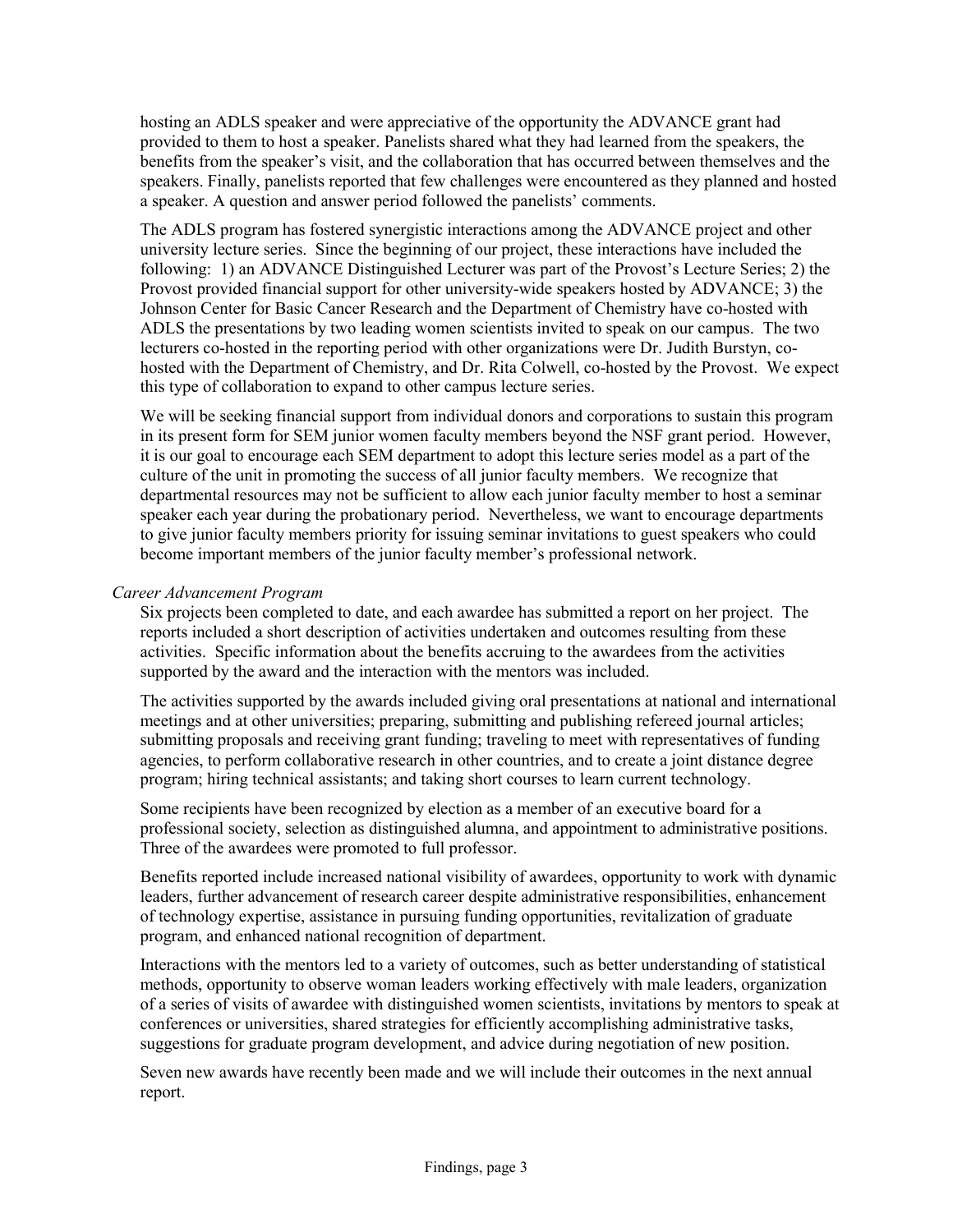#### *Equity Action Workshops*

We held an Equity Action Workshop in Fall 2005 to deal with the subject of faculty leave policies. Mr. Gary Leitnaker, Assistant Vice President of the Division of Human Resources at K-State, reviewed the current K-State leave policies. Following this review, the attendees broke out into small groups to discuss case studies that were taken from actual examples of situations encountered in SEM departments at our institution. These situations included personal illness of a faculty member, illness of a family member, and the birth of a child. Each of the groups discussed two cases in terms of 1) the options available to deal with the situation given existing leave policies; 2) strategies to cover the work that needs to be done with regard to the responsibilities of the individual requesting leave; 3) the potential effects on all individuals involved; and 4) ways in which faculty members who take on additional duties can be compensated. Each group reported back on the options and strategies they had developed.

Participants suggested a variety of options and strategies to deal with the leave situations. Many suggestions involved having faculty double up on their responsibilities for a period of time if they expect to be on leave in the future (e.g., after giving birth), finding volunteers to increase their responsibilities temporarily in exchange for additional pay or a reduced workload in the future, and hiring instructors or utilizing graduate students to cover courses.

In general, the workshop participants felt faculty should never need to take leave without pay, and that it is important to seek creative solutions to faculty leave situations. If possible, the university should establish an endowment or raise funds annually so that when emergency leave situations occur, departments do not need to operate in panic mode to keep up with the demands of accommodating teaching and research programs. In addition, individuals should be made aware that they will not be penalized for taking leave following the birth or adoption of a child, so they feel comfortable exploring strategies with their department heads and planning for their leave as early as possible.

Following the meeting, attendees were sent a survey and rated components of the workshop. Participants indicated that they learned about limitations of existing leave policies and had a better understanding of the effects of faculty taking leave as a result of attending the workshop. Workshop participants were asked to respond to open-ended questions about the most and least useful information from the workshop, to provide suggestions for next steps in collecting needed data and developing new processes, practices and policies, and to share other comments. Participants indicated that they gained a better understanding of the need for creative solutions to faculty leave situations and they believe that resources should be identified to facilitate future faculty leaves.

#### *Surveys on Faculty Leave*

Following the Faculty Leave Equity Action Workshop, the Project Executive Committee collaborated with OEIE to develop and administer two surveys to learn about the leave experiences of SEM faculty members and department heads. K-State SEM faculty members were sent an online survey that included both scaled and open-ended items regarding experiences with leave policies; SEM department heads were sent a brief electronic mail inquiry regarding their experiences with faculty leave in their capacity as administrators.

527 K-State SEM faculty members were sent an online survey; 199 individuals completed the survey. Approximately half (*N*=100) of those completing the survey indicated they had not taken leave at the university. Among those who have taken leave, the most common was sabbatical (*N*=56). Survey respondents indicated their personal level of agreement with 12 statements regarding experiences with taking faculty leave, knowledge of leave policies, and perceived support from colleagues with regard to taking leave when necessary.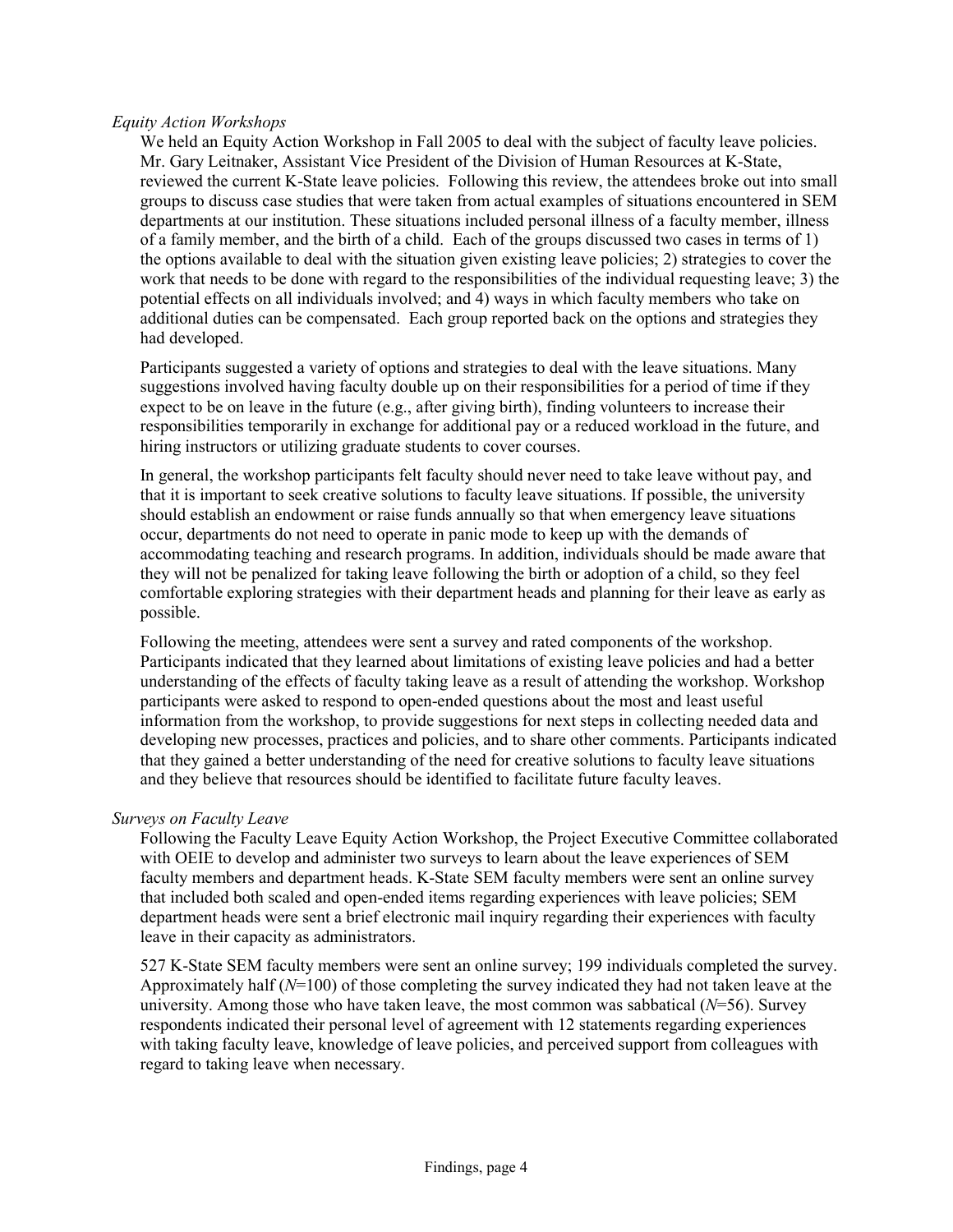Scaled item responses suggest that K-State SEM faculty members feel comfortable with existing faculty leave policies, but they would not feel comfortable taking leave during the tenure track period. In responding to open-ended questions, faculty members most commonly described their experiences with sabbatical leave situations, followed by maternity leave, medical leave, and a variety of other general leave situations. The most frequently cited challenge associated with faculty leave was to cover the responsibilities of the person taking leave. Respondents indicated that temporary instructors were hired or responsibilities were reassigned to other faculty within a department to cover the responsibilities of faculty members on leave. These strategies are perceived as resulting in positive consequences for the person taking leave, but in negative consequences for other faculty in the department. Survey respondents identified what they would consider to be ideal accommodations for leave situations they could encounter as a faculty member. The most commonly identified accommodation was to ensure that the faculty member's responsibilities, especially teaching, were covered.

Seventeen of 27 SEM department heads completed the department head leave survey. The inquiry included three questions. First, department heads were asked to indicate the number of people in their units who took various types of leave during the three previous academic years. They then responded to open-ended questions regarding the resources they used to cover the duties of faculty on leave and the types of resources that would be helpful in facilitating future faculty leave situations. The responding department heads indicated that a total of 29 individuals in their departments had taken some type of leave between 2002 and 2005; and the majority (19) of these was for sabbatical leave. Consistent with responses provided by SEM faculty on the online survey, department heads noted that they have most commonly asked other departmental faculty to cover the responsibilities of individuals on leave, and they have hired instructors and graduate students to teach courses. The resource that would be most helpful for facilitating future faculty leave situations is additional funding to hire instructors and to compensate faculty or graduate students for their increased workload.

We hope to use the results of the Faculty Leave Workshop and the Faculty Leave Surveys to inform a conversation with the Provost and the Vice President for Administration and Finance to determine possible options at the institutional level to finance, support, and accommodate faculty leave issues.

# **College-level Activities**

# *College of Agriculture*

The Professional Development Program (PDP) offers small competitive awards to tenured and tenure-track women faculty members to enhance their scholarly and instructional activities.

This program has had the following outcomes reported by the participants:

- 15 women (1 University Distinguished Professor, 4 Full Professors, 7 Associate Professors, and 3 Assistant Professors) from all six departments with eligible women participated in the first two years of the project. 21 total awards have been made.
- Awards have supported domestic and international conference attendance, workshop participation, sabbatical leave, and visits to other universities.
- Participants reported benefits such as making new contacts in a research area, developing grant proposals with new colleagues; enhancing an existing research area; learning about educational innovations at other universities; and implementing new leadership skills.
- Two recipients have had extramural grants funded that were initiated with PDP support.

# *College of Arts & Sciences*

The Career Enhancement Opportunities (CEO) initiative provides competitive funding for tenuretrack women faculty members to enhance their scholarly activities.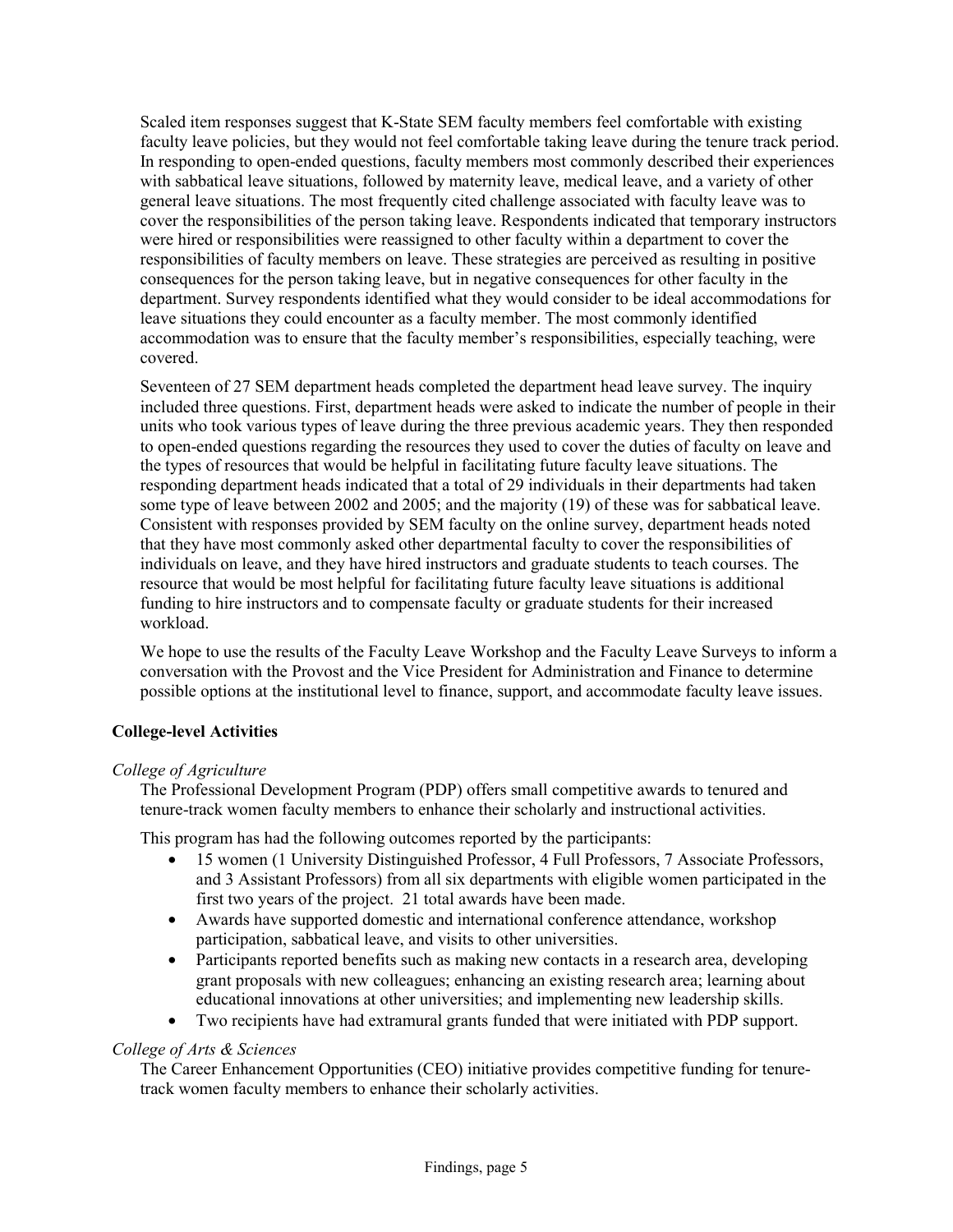The CEO initiative has had the following outcomes reported by the participants:

- 14 women (all Assistant Professors) from all seven departments with eligible women participated in the first two years of the project. 23 total awards have been made.
- Awards have provided funds for domestic and international conference attendance, workshop participation, research support, and visits to other universities.
- Participants have reported benefits such as establishing important professional relationships; obtaining feedback on current research projects and exploring ideas for future research projects; increasing visibility for their research; identifying possible areas of collaboration; learning a research new technique; jump-starting a new line of research; meeting program officers from funding agencies which resulted in successful grant proposals and panel service.

### *College of Engineering*

The Research Enhancement Visits (REV) initiative for tenured and tenure-track women faculty members to enhance their scholarly activities has had the following outcomes reported by the participants:

- 6 women (1 Associate Professor, 4 Assistant Professors, and 1 Instructor) from four of seven departments with eligible women participated in the first three years of the project. Sixteen total awards have been made.
- Awards have supported domestic and international conference attendance, workshop participation, and visits to other universities, research centers and federal agencies.
- Participants reported benefits such as making contacts for future research collaborations; providing visibility within their research disciplines, receiving review of research from member of National Academy of Engineering who encouraged submission of research to journal he edits; and meeting program directors of federal funding agencies to discuss research proposals.
- Increases opportunities for research at major facilities.

# *College of Veterinary Medicine Parallel Paths Program*

All CVM faculty (tenured, tenure-track, and term) are eligible to participate in Parallel Paths. The Parallel Paths initiative involves groups of CVM faculty known as Prides. It is intended to foster the development of junior faculty, sustain the productivity of senior faculty, and create an environment that helps them be successful in their teaching, research, clinical, and service roles. The first Pride groups consisted of three senior faculty facilitators and between four and seven junior faculty members, but the number of junior faculty members in each pride has increased so that now there are eight to twelve in each group. These groups meet monthly to focus on achieving success on paths that are parallel but specific for each faculty member. A total of 26 faculty members, 11 women and 15 men, are participating in the program.

OEIE has been evaluating this initiative since the formation of the Prides. As a continuation of their evaluation, OEIE conducted a focus group in Project Year Three with members of the Purrfect Pride. Following are the questions used and a summary of the responses.

• *Question 1: Why did you choose to participate in Parallel Paths?* 

Many Purrfect Pride participants indicated that they chose to participate in Parallel Paths in order to interact with other faculty members from across the CVM in a relaxed environment. Two group members reported that they joined a Pride so they could talk about faculty-related issues. One member indicated that he or she was asked to join, while another indicated that he or she joined out of a professional obligation to help younger faculty members. Two respondents stated that the funding to attend professional meetings was an attraction to join Parallel Paths.

• *Question 2: Have you found the monthly meetings helpful to your development as a faculty member in your department?*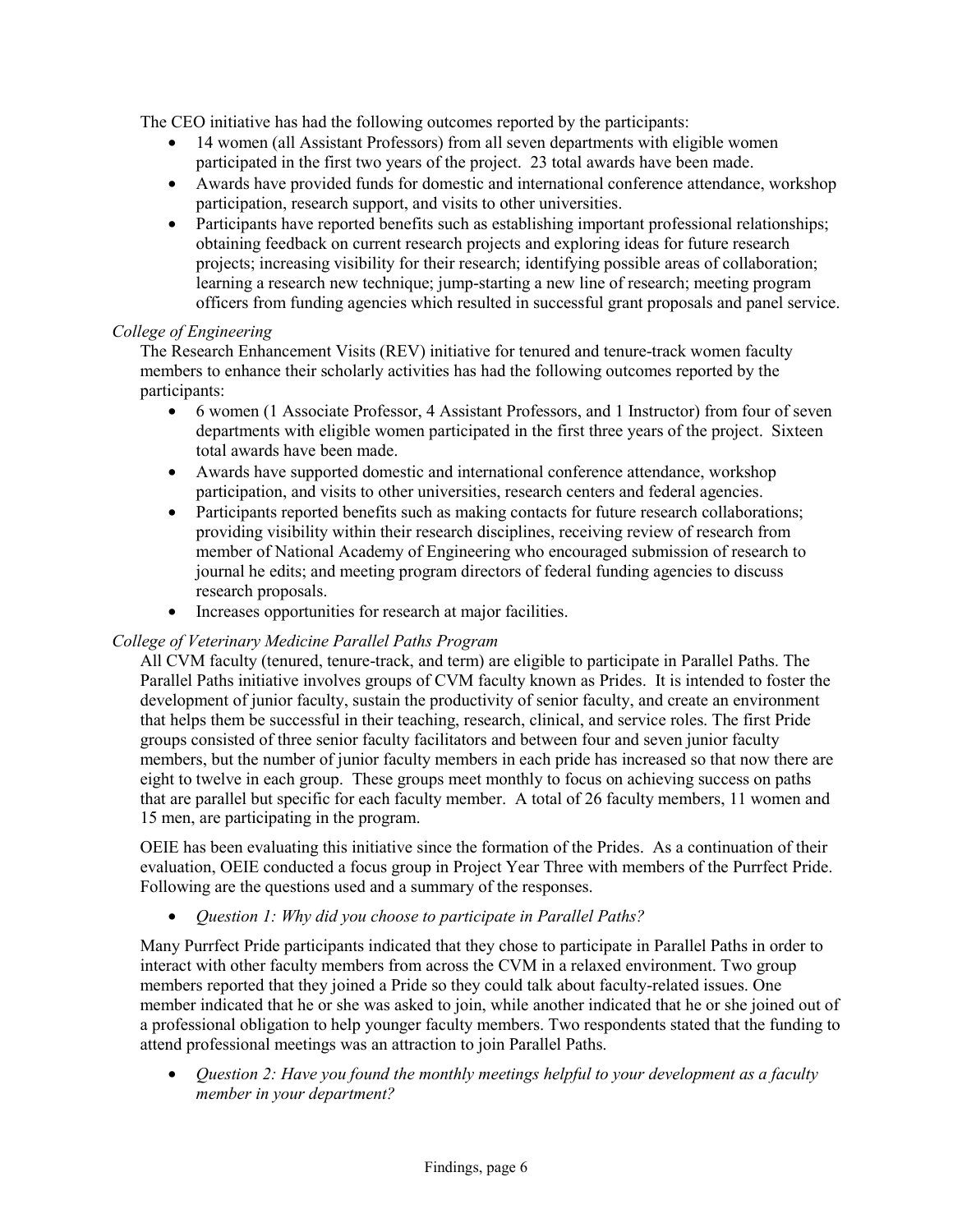Many participants described the benefits of interpersonal relationships they have developed in the Pride. Due to the nature of these relationships, members indicated the meetings are open forums for discussion, help them understand the college expectations for promotion and tenure, and facilitate the meetings as being a "sounding board" for junior faculty.

• *Question 3: Have you found the monthly meetings helpful to your research/scholarship productivity in your department?*

Pride members reported a variety of ways in which the meetings have been helpful in terms of professional development. One facilitator reported that he or she learned another group member needed laboratory space for research, and this facilitator had extra research space available for the member to use. Two members indicated they had been provided with guidance on ways to map out and progress on their career and research agenda. Some group members felt there had not been any direct benefit to their research/scholarship productivity, but they had become more aware of possible research collaboration opportunities from group discussions.

• *Question 4: What are your thoughts/opinions about the topics that have been discussed at the monthly meetings?* 

Purrfect Pride members indicated the topics they wanted to discuss have been addressed at meetings, and that they felt comfortable suggesting discussion topics. Junior faculty seemed comfortable addressing any topic during group meetings and the group was a safe place to talk.

• *Question 5: How can participation in Parallel Paths improve work environment satisfaction?*

Members of Purrfect Pride felt there were several improvements in their work environment resulting from participating in Parallel Paths. These improvements included collaboration, being comfortable and making connections with people in the college, being able to discuss ideas with colleagues, and having a senior faculty member as an advocate to help deal with problems that may arise.

• *Question 6: Have you previously participated in a group-mentoring program?* 

Several of the Purrfect Pride group members had been involved in previous group-based mentoring programs, although they indicated that the Parallel Paths mentoring experience was more sustained, enjoyable, and less formal and serious than were other programs.

• *Question 7: What challenges, if any, did you expect to encounter as a participant in Parallel Paths? How have these been handled?* 

For the most part, participants described challenges that were more related to individual issues, such as scheduling and organization, than to participating in a group. For example, one person noted that it was a challenge to schedule an evening to meet. Another individual reported that it was necessary to organize his or her thoughts before attending the meetings to better remember what to ask or discuss at the meetings. Another participant noted that group participation encouraged him or her to engage in mentoring activities.

# Professional Development Seminar Series

The Parallel Paths program initiated a professional development seminar series featuring speakers from the CVM, other universities, and national funding agencies. Six events were held during the reporting period and included presentations on grantsmanship, improved teaching methods, diagnostic learning strategies using case studies, and time management. Attendance included faculty members from the entire College of Veterinary Medicine as well as from other SEM colleges.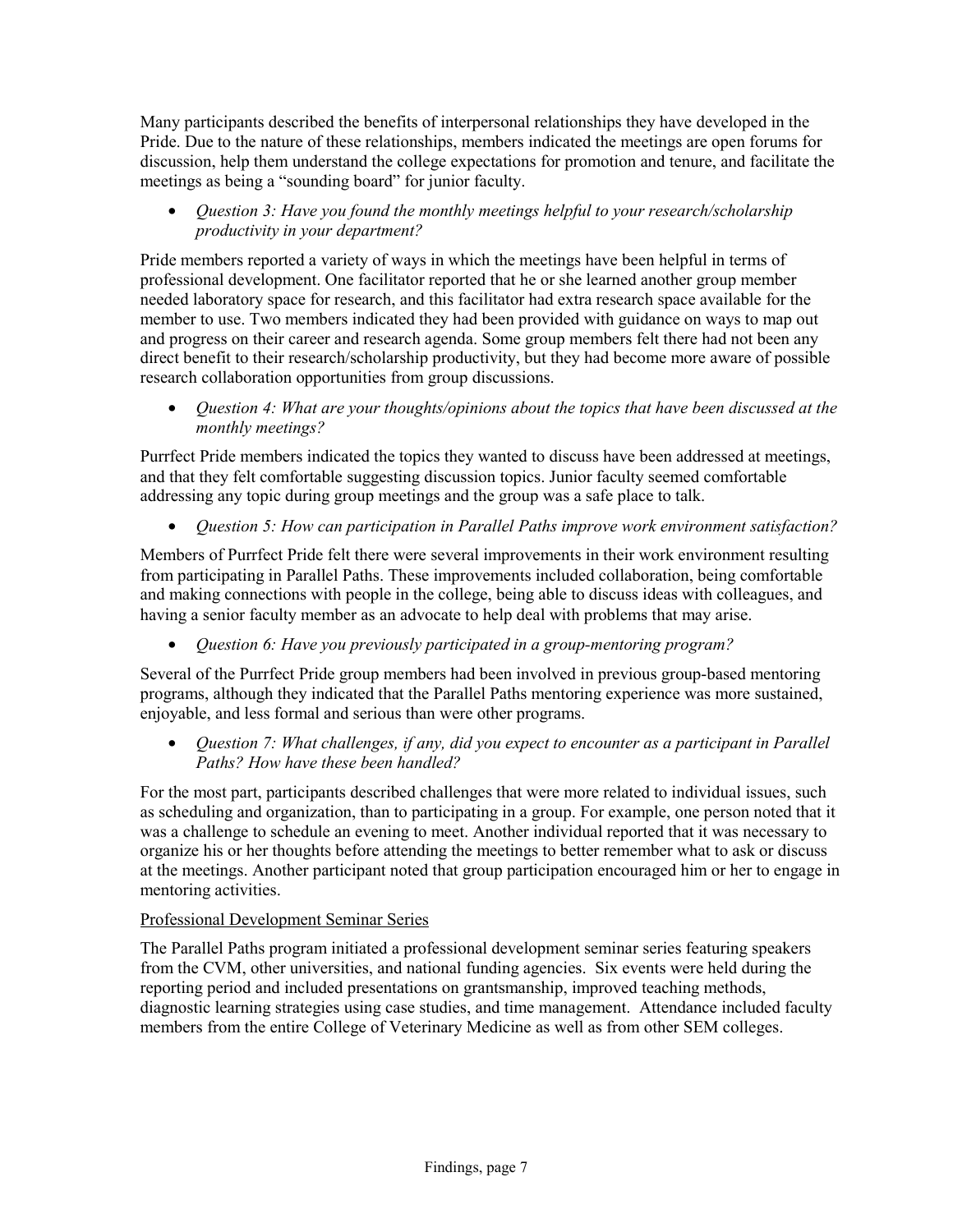#### **Department-level Activities**

#### *Partner Department Head interactions*

Since the start of the project, we have had three new partner department heads appointed. This has resulted in slowed implementation of departmental initiatives in some of the partner departments. However, the three new appointees have enthusiastically embraced participation in the project and are strategically engaging their faculty in the ADVANCE initiatives at not only the department level, but at the college and project level as well. Some partner department heads are actively leveraging ADVANCE initiatives to carry out transformation of their departments. One example is the Department of Chemical Engineering, which has taken full advantage of almost every eligible ADVANCE initiative to modernize and position the department to become a leader in the discipline as well as a model for inclusiveness among SEM departments at K-State. For instance, they utilized the opportunity of the website revision process to completely overhaul and enhance the department website and expansively used the REAP initiative to hire additional women faculty members. Another example is the Division of Biology, which is using its ADVANCE funding to further an initiative to reduce the teaching loads of junior faculty members to provide them with more time to devote to achieving competitive funding.

All of the partner departments have hired or promoted and tenured women faculty since the start of the project. There have been nine women faculty hires in the six departments; this includes two positions that were converted from non-tenure-track to tenure-track. In addition, five women faculty member have been promoted in these six departments.

#### *Career MAPS*

The Department of Clinical Sciences and the Department of Electrical and Computer Engineering applied for and received funding from the Internal Advisory Board funding initiative to implement Career MAPS in their departments. We will be following the progress of these two departments as they work with their junior faculty members on this initiative. The extension of this initiative beyond the original six partner departments will be important in its institutionalization.

### *Website Revision Initiative*

In response to the first workshop on website design led by Dr. Burack in March 2004, our partner departments began making revisions to their department websites. In Fall 2004 Dr. Burack returned to K-State and provided a repeat offering of the workshop on website design for a broader audience. She also met with representatives from each of our partner departments to review and discuss their progress on revisions. Once the revisions were complete and submitted to Dr. Burack for her review, she prepared complete evaluations for all six partner department websites. Her evaluation was based on a rubric that she developed, and her analysis was presented in a final report to each department.

Dr. Burack's rubric included eight categories: Using Color and Font, Using Language, Using Photographic Images, Including Diversity-Friendly Links, Committing to Diversity, Eliminating References to Discriminatory Traditions and Practices, Using Science and Technology in the Real World, and Characterizing Female and Male Students and Professionals. A numerical score was assigned for each of these categories using a 5-point Likert scale: 5=Excellent; 4=Very good; 3=Good; 2=Fair; 1=Poor. The final, overall score reflects a cumulative total of points for the eight categories of the rubric. The six partner departments were awarded scores that ranged from 24 to 35 out of 40 possible points. A discursive evaluation was provided for each department that contained more detailed feedback and suggested additional enhancements that could be made.

To obtain additional input on the effectiveness of the website revision, the K-State ADVANCE Project team convened focus groups of graduate students and junior faculty members. These individuals were asked to evaluate both the original and revised websites and provide us with their perspectives and comparison of the two versions. These groups were selected because it was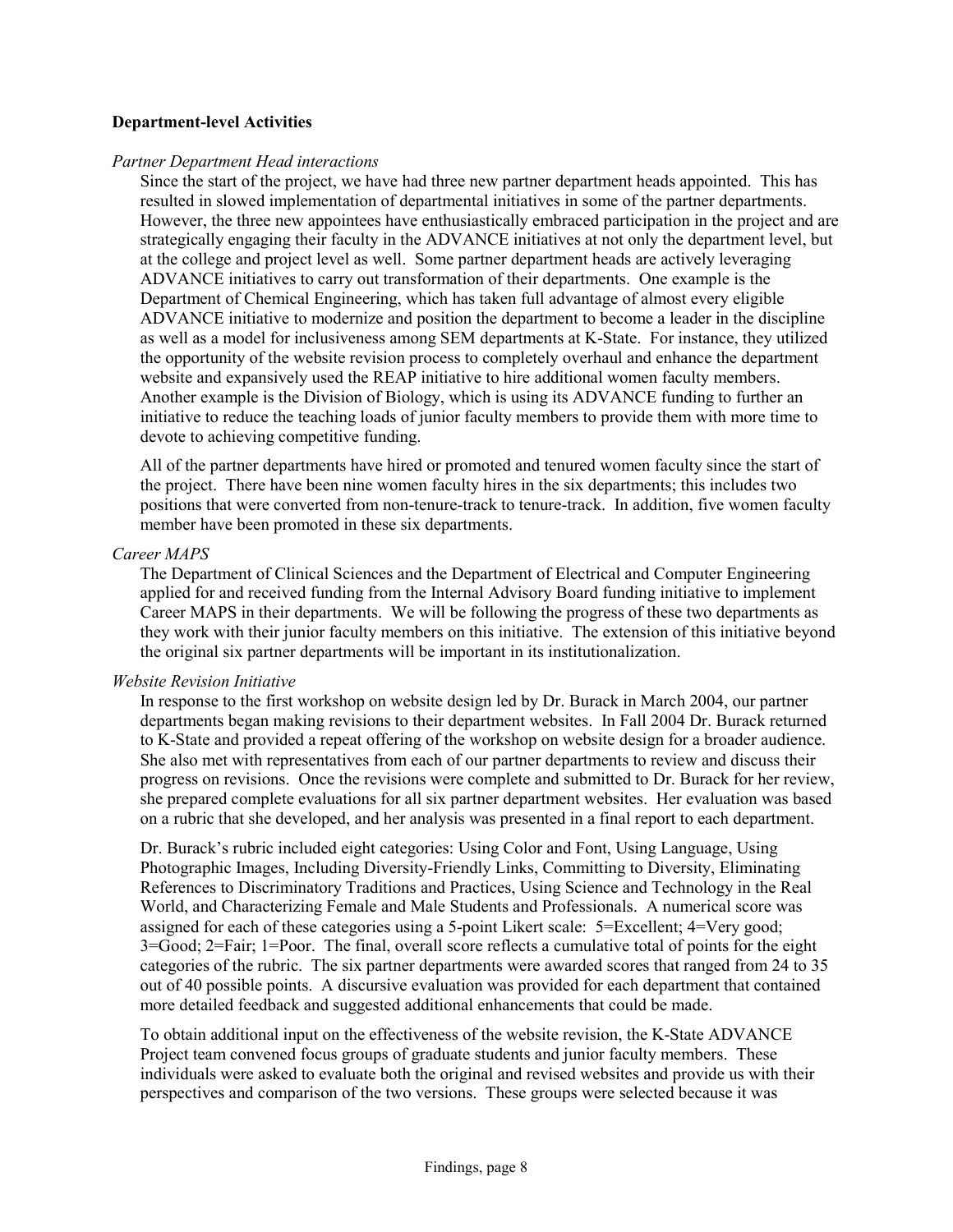assumed that the newly hired faculty members would have used websites in their recent job searches and that the graduate students would soon be doing so. The focus groups were conducted by the K-State Office of Educational Innovation and Evaluation.

The faculty members who participated in the focus groups had been at the university less than two years, and the graduate students who participated were doctoral students. There were two groups of faculty members from non-partner SEM departments; one focus group had five female faculty members and the other had three male faculty members. The two groups of doctoral students also were from non-partner SEM departments; one focus group had four women and the other group had two men. The focus group participants were asked to review, prior to the session, the six revised departmental websites and three of the original archived websites. Three of the departments had conducted an ongoing revision and did not retain copies of their original pages. The focus group members evaluated each of the nine websites on (1) how welcoming the site was; (2) the ease of navigation of the site; and (3) their overall impression of the site. These evaluations were discussed among the participants during the focus group meetings. For the three departments for which both the original and revised websites were available for review, participants were asked to specify which version they preferred. The focus group members were not informed as to which version of the website was the original. The mean ratings from the focus groups and a summary of the discussion of these groups were provided to the K-State ADVANCE Project team by the evaluators.

Male and female faculty members found websites welcoming if they included the following characteristics: quality pictures, accurate and up-to-date information, links to other helpful websites, current news and events, and bulleted, easy-to-find links. Women faculty members mentioned that a site was perceived as welcoming if it included images of diverse individuals and women in prominent or active roles.

Male and female doctoral students identified the following characteristics as making a website welcoming: good graphic and design layout, drop-down menus from top tabs, easily located information, modest amounts of text, and photographs that included graduate students interacting with faculty members in classrooms and laboratories. Doctoral students and faculty members consistently identified the same websites as being the most welcoming. No differences emerged when male responses were compared with female responses as to which websites were the most welcoming.

Factors reported by both faculty members and doctoral students as contributing to ease of navigation of websites included bulleted links; convenient access to departmental information such as faculty forms and promotion and tenure materials; tabs from the home page remaining on subpages; and ease of returning to the department's homepage from subpages.

Websites were also rated on overall impressiveness. Faculty members identified the following aspects as contributing to their judgment of a website as impressive: ease of navigation; detailed and clear tab structures; minimal clutter, i.e., not too much text; content that was clear, complete, and up to date; inclusion of faculty credentials; and visual appeal. Doctoral students noted that impressive websites were well-organized and functional, i.e., no broken links; included attractive images; were simple and not overly cluttered; and advertised the department well.

Focus group members also identified aspects of the websites that they did not like. Factors reported as negative by male faculty participants were small font sizes, absence of faculty publication information, excessive white space on a page, slow loading, and difficult navigation. Female faculty participants did not like links positioned on the right side of the screen, specific background colors, pages too crowded with text, the lack of a link back to the home page from subpages, and the absence of information on current activities in the department. Both faculty members and doctoral students did not like unorganized sites, information that was in a location that did not 'make sense', and sites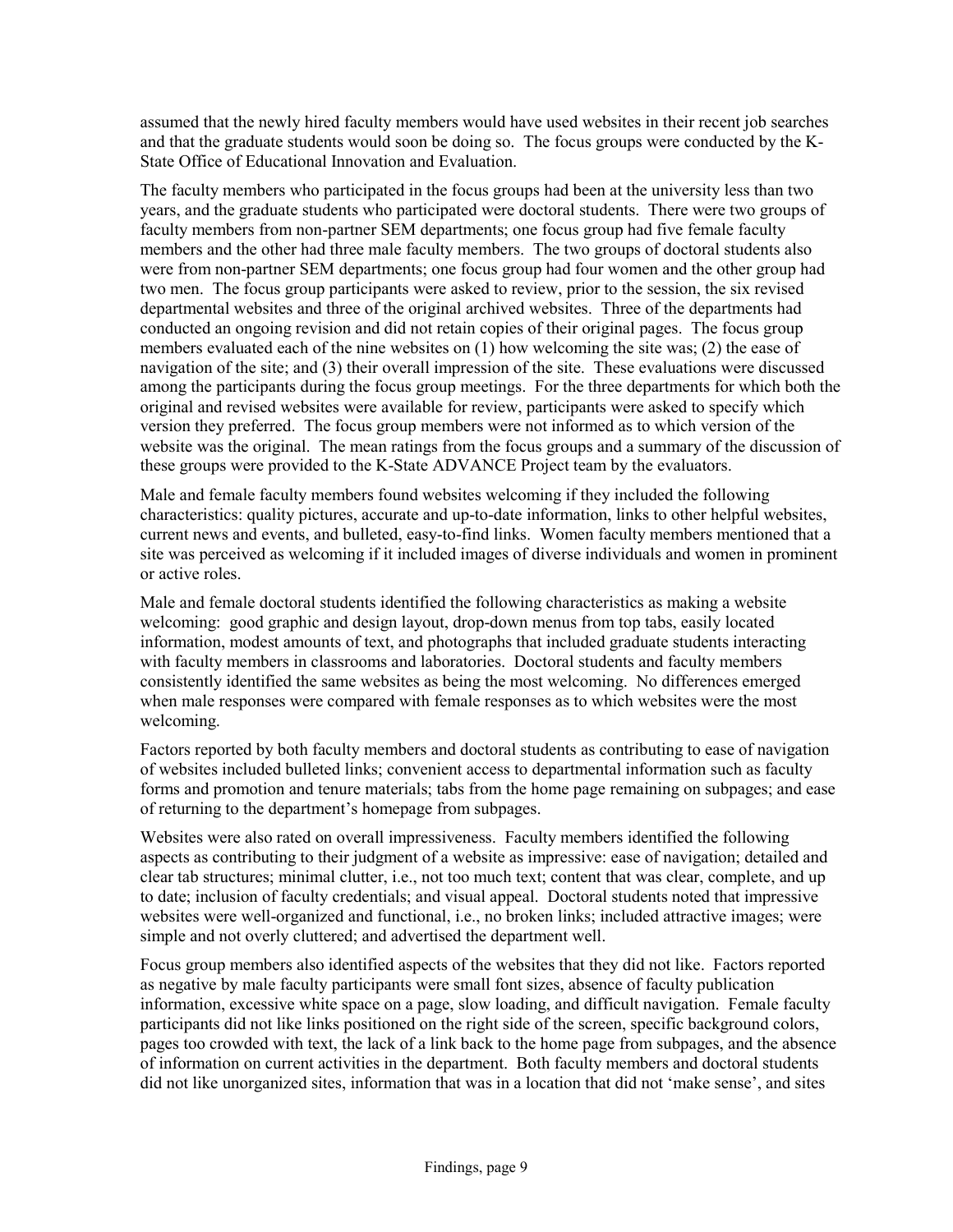that contained images that did not load or information that was outdated. Participants disliked websites that contained either too much information or too little information.

Focus group members were asked to identify improvements to the websites that would make them more welcoming to new women faculty members and graduate students. Male faculty participants suggested including pictures of diverse individuals, particularly of women in roles of authority and in traditionally male fields such as agriculture. They also felt that statements acknowledging diversity as central to the department were important. They mentioned that such statements could be in a quote from the department head or in a more general statement, such as including the phrase "equal opportunity employer" on all pages. Similarly, female faculty participants noted that having an image of a woman in a position of authority, as is the case for two of the partner departments who have images of their female department heads on their homepages, is very appealing. Alternatives that were suggested for departments that did not have female department heads included highlighting women faculty members in the department, for example in a section on new faculty; reporting activities of department and college leaders in promoting women in SEM disciplines; and incorporating a link to the K-State ADVANCE website.

Both male and female doctoral students noted that if too much attention were drawn to issues of gender on a department's website, the result might be an undesirable emphasis on the small numbers of women faculty members or graduate students in that department or that the website might not appear welcoming to both genders. However, they also noted the importance of including statements indicating support for diversity, including links to resources helpful for all graduate students, and including links to diversity- and gender-specific program sites.

Two general themes emerged from the focus group discussions. (1) Faculty participants, particularly women, observed that the websites of their own departments were outdated and in need of upgrading to improve their welcoming quality and ease of navigation. This was mentioned as a critical factor for recruitment of graduate students and faculty members and for presenting a strong image for the department. They recognized the need for the department to assign responsibility to someone for managing the website. Doctoral students, in particular, noted that websites have become an important tool for learning about academic programs at universities. (2) Some faculty participants spoke of the importance of all faculty members having high-quality individual websites showcasing current research and listing publications. Doctoral students also identified this as an important issue for student recruitment, but noted that it is important for these pages to be organized and accessed in a logical manner from the department homepage.

The aspects of the websites identified by the focus groups as making them welcoming and easy to navigate strongly paralleled the criteria used by Burack in her evaluation rubric. Five of the eight criteria contained within the rubric (color and font, images of women, diversity-friendly links, affirmative committment to diversity, characterizing female and male students or professionals in similar terms—in this case, showing women as leaders) were specifically volunteered by focus group participants in their discussions. Particularly compelling were (1) the comments regarding the significance of sites containing images of women, especially in leadership roles, and (2) the recommendation to incorporate statements of commitment to diversity and links to sites promoting inclusion, diversity and advancement of women. This underscores the importance of these criteria in the rubric.

One of the outcomes associated with this process has been the recognition that significant improvements can be made with relatively low investment. It is certainly true that one could spend a large amount of money on such revisions, but the experience of departments at K-State has been that the cost associated with hiring a professional web designer to create a completely new site has entailed less than \$5,000. This may be a reflection of the community in which K-State is located as well as the availability of individuals with this type of expertise. This low cost makes it possible for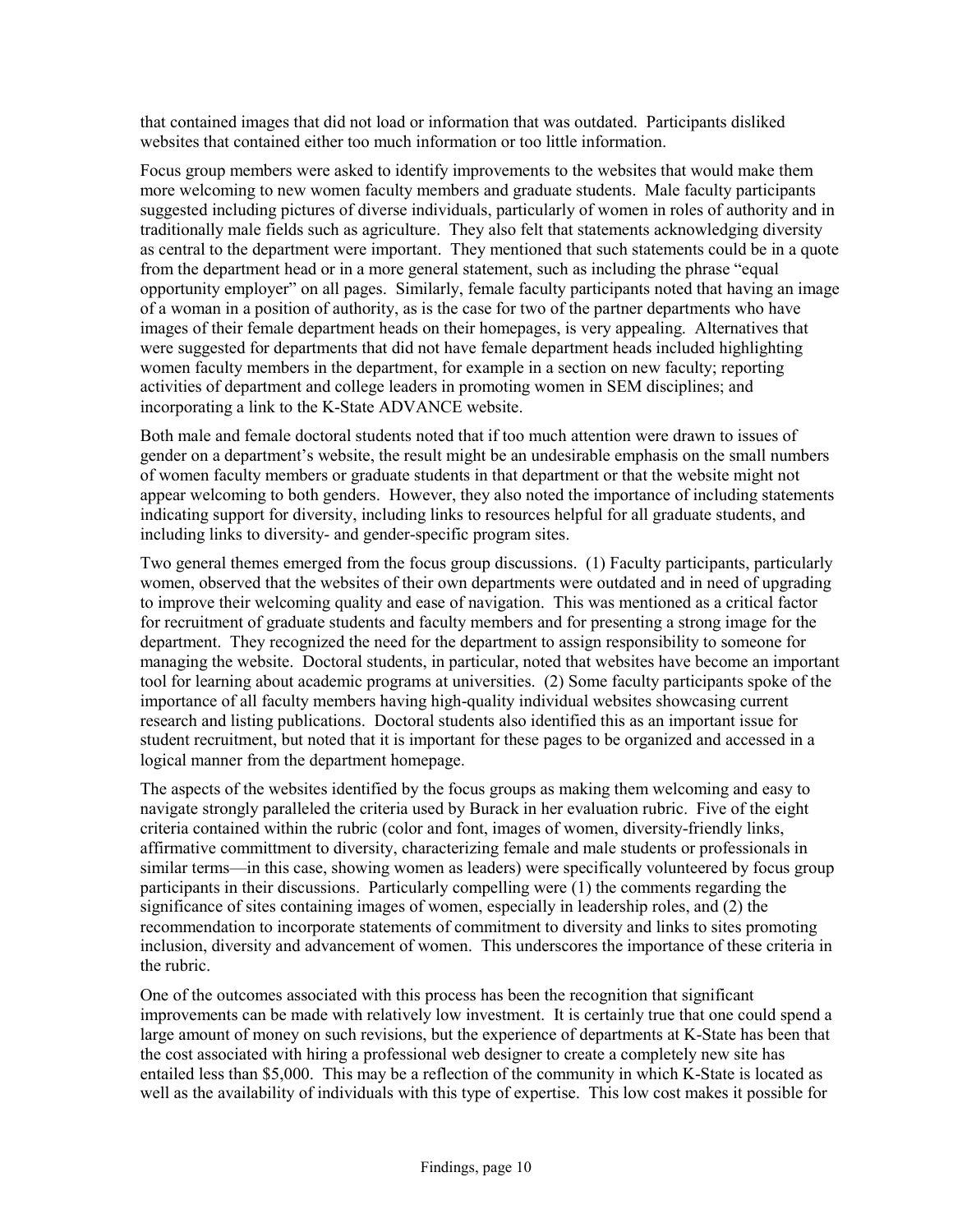almost any department to professionally enhance its website. Another cost that must be considered is the time and effort required to continually update the website. One of the comments made frequently in the focus groups referred to the need for websites to have current and accurate content.

The outcomes from the focus groups conducted with non-partner department faculty members suggest that they may initiate or participate in website revisions in their home departments. Thus the assessment process may be instrumental in catalyzing additional institutional transformation. In addition, the ADVANCE Project leadership team will ensure that the website initiative is expanded to the university's entire web presence. The four colleges have recently completed major revisions, informed by Burack's rubric, of their websites, and a new university homepage was recently launched. As increasing attention is paid to the images conveyed by websites, it is anticipated that all units will ensure that their websites project a welcoming and inclusive message.

### *Internal Advisory Board*

Two meetings were held in project year three; one on October 11, 2005 and another on April 17, 2006. A first call for proposals for funded participation by IAB departments was issued in Fall 2005, and six proposals were selected for funding. Each proposal required the selection of a partner department as a mentor. We found that the ADVANCE Leadership team needed to provide significant feedback on about half of the proposals in order to help departments craft initiatives that were well-aligned with the goals of the ADVANCE project. Most of the proposals that needed assistance were focused on activities directed primarily at women students, rather than women faculty members. After several iterations, we were able to agree on activities that included women students, but had a central focus on recruitment, retention, and advancement of women faculty members.

As with the partner department heads, there have been nine new appointments of IAB department heads since the start of the project. Five of these new appointees have been in the College of Agriculture, which has also appointed a new dean since the start of the project. We believe that this has led to slow engagement in some departments as the new department heads have become acquainted with the ADVANCE project. On the positive side, several of these new department heads have been proactive in voicing and showing their support for the project. For example, they have requested information about project initiatives from our Project Coordinator, they are finding innovative ways to support women faculty members in their departments, and one of the departments requested that one of the female PIs visit with women faculty candidates during the on-campus interview for a search conducted this year.

Since the start of the project, 13 of the 21 IAB departments have hired women into tenure-track positions. There have been 16 new hires into the tenure track, one conversion from non-tenure-track to tenure-track, and two hires into the newly created clinical track.

We have observed that some department heads are more proactive than others in communicating the various opportunities to participate in ADVANCE initiatives to the eligible women faculty members in their departments. This results in uneven participation among faculty from the various SEM departments. We are addressing this by events such as the annual ADLS luncheon that began in Fall 2005, and the planned Fall 2006 ADVANCE Recognition Ceremony and Reception.

### **Institutionalization**

The K-State ADVANCE Project has begun to expand its efforts to the other SEM departments at K-State beyond the original six partner departments. These efforts include 1) the IAB Department Initiatives; 2) the traveling display on the ADVANCE Project that is hosted by each SEM department; and 3) sharing information about ADVANCE programs with non-SEM departments. The success of the various ADVANCE initiatives has led to the commitment by each of the four SEM deans to continue either the college-level programs or some aspect of the project-level initiatives.